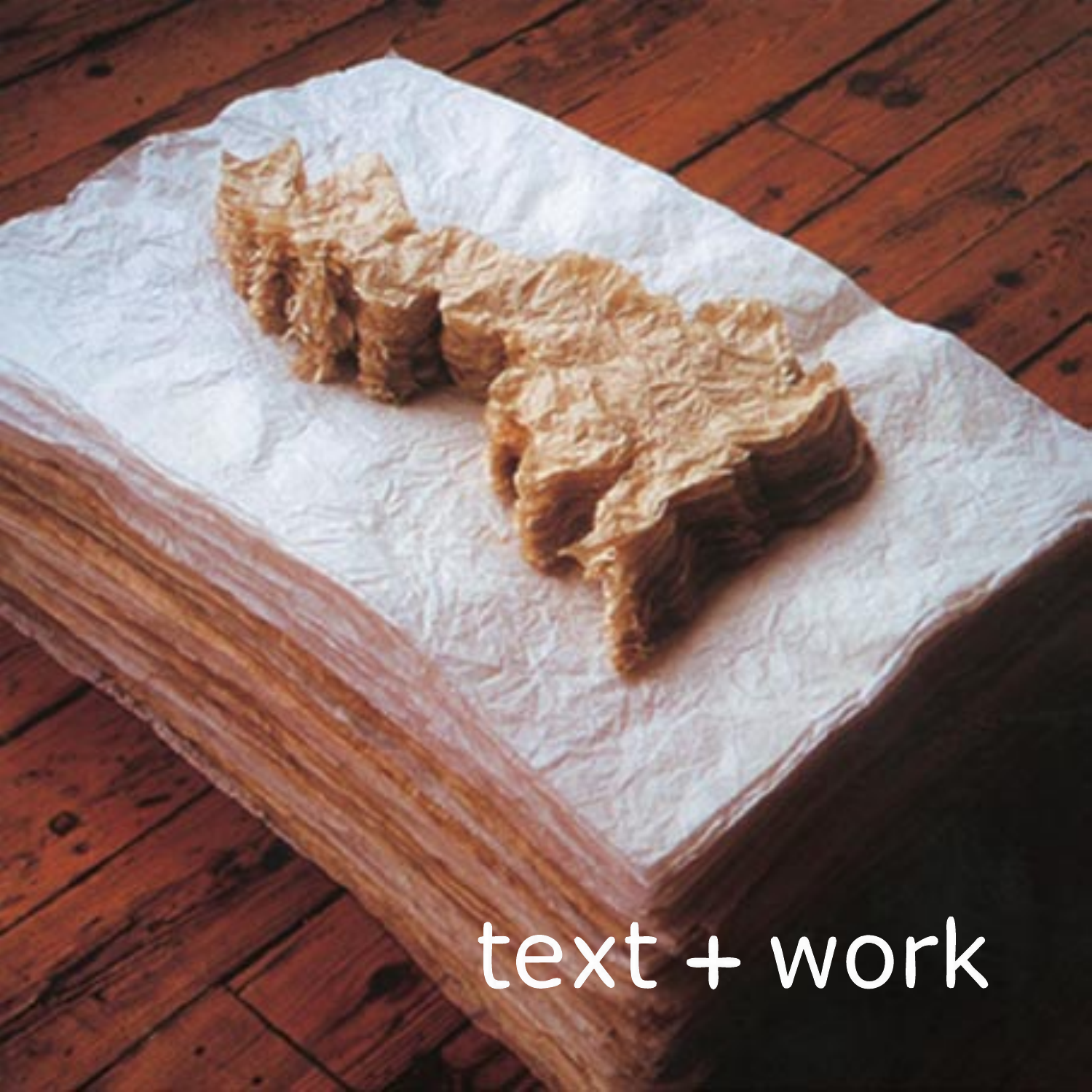# text + work

**Rosemary Miles + Susan Stockwell**

**4 February - 4 March 2004**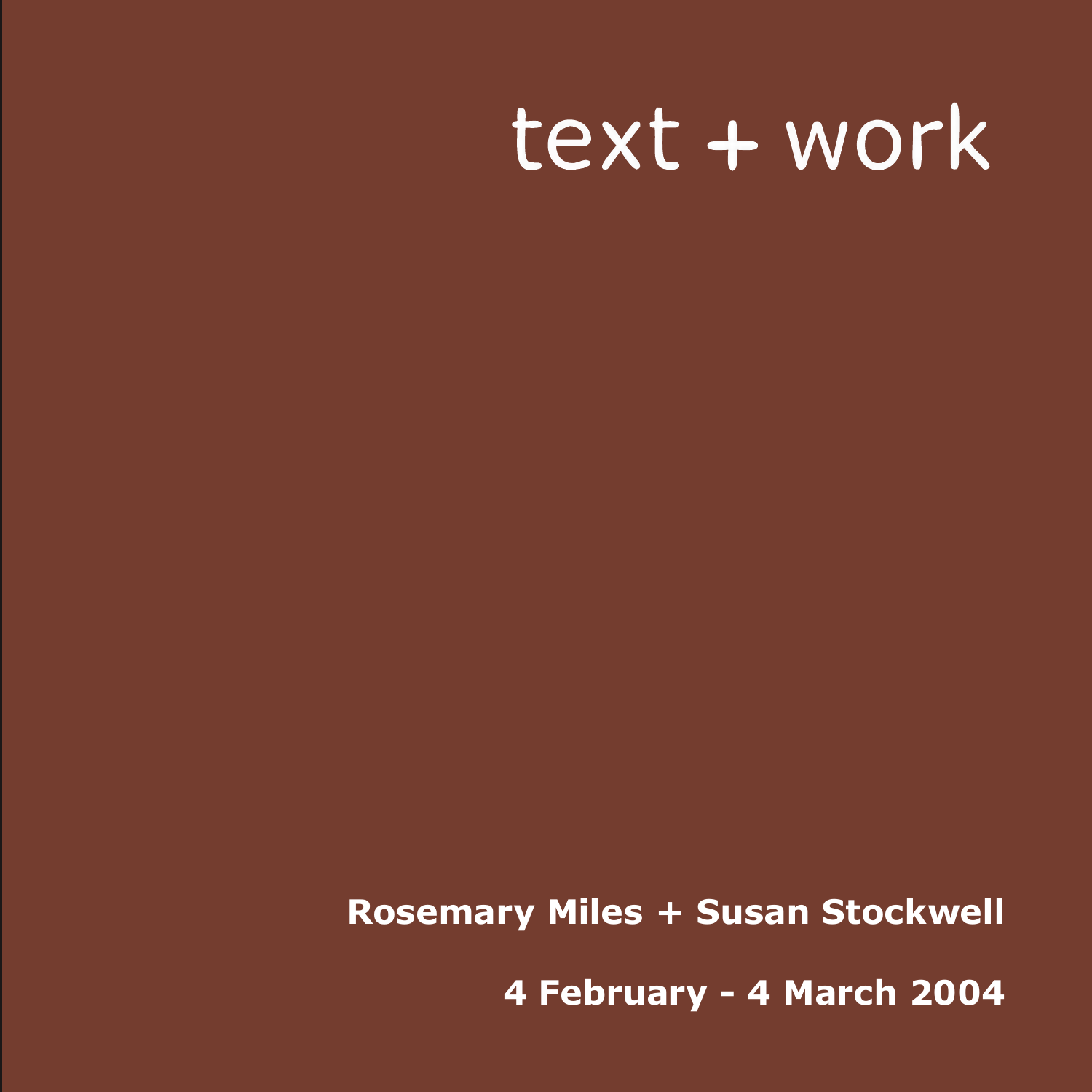#### **Rosemary Miles + Susan Stockwell**

Susan Stockwell is a London based artist. She exhibits in galleries and museums both nationally and internationally. Recent exhibition venues include: the Victoria and Albert Museum, London; Shenghua Art Centre, Nanjing; Ambrosino Gallery, Miami and 20/21 Visual Art Centre, Scunthorpe.

Her work takes the form of drawings, collage, sculpture and installation. It is primarily concerned with transformation. The materials used are the everyday, domestic and industrial disposable products that pervade our everyday lives. These materials are manipulated and transformed into art objects.

Vividly symbolic 'maps' of Britain, South America and Africa are literally 'stitched up' commodities – constructed from tea bags, coffee filter papers and rubber tyre inner tubes they questions the historic and present day trading of luxury commodities and address the post and neo-colonial implications of Global commerce. Paper is the material most often chosen, maps, dress making patterns, tea bags, coffee filters, waxed paper portion cups and toilet tissue are used to make objects that act as ready-made signifiers. The processes of working with materials - accumulating, stacking, sewing and quilting manipulate and transform, sometimes minimally affecting the material in sensitive and subtle ways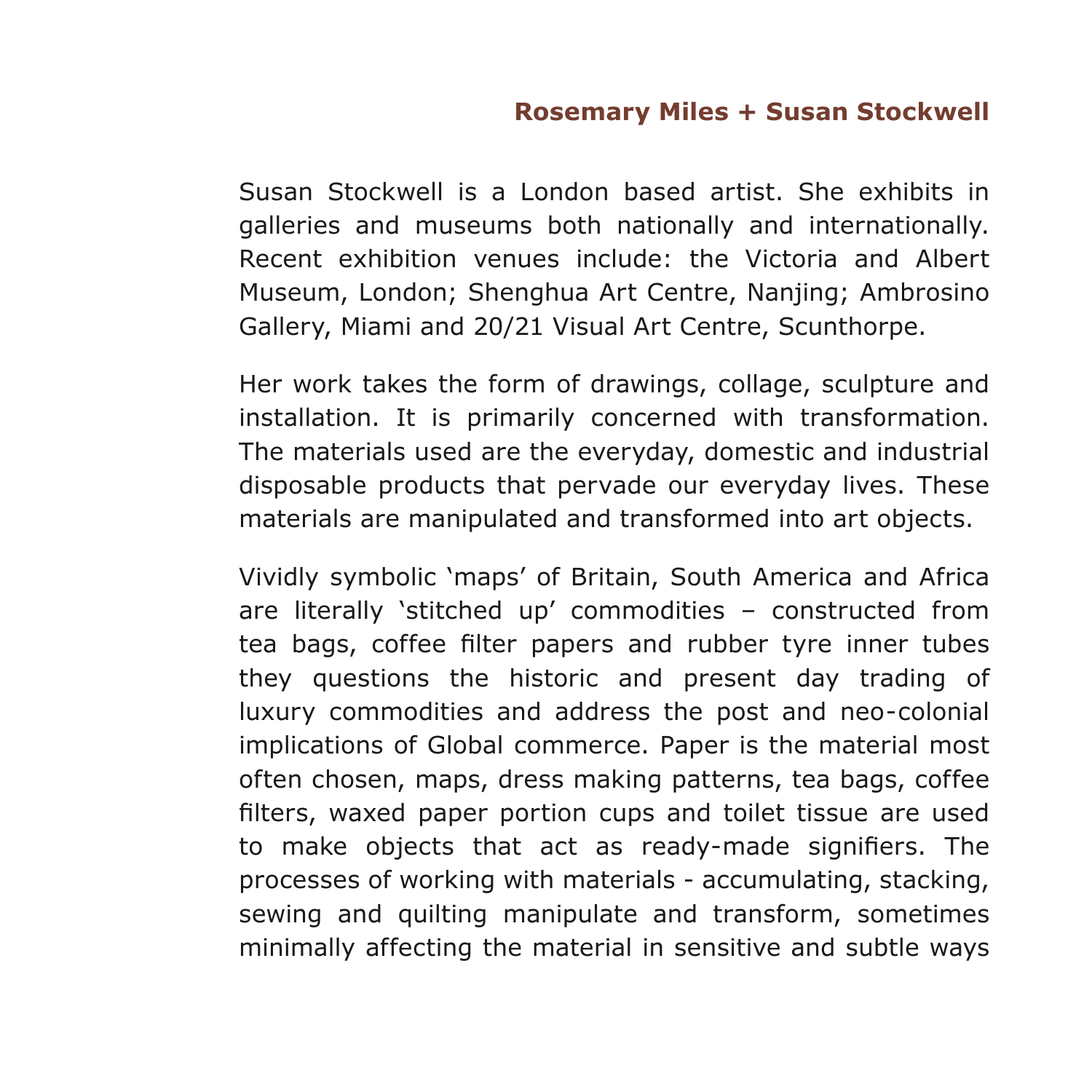or highlighting characteristics, such as paper's ethereal and fragile qualities. For example, Stockwell made a body of work from toilet tissue (1990's) -sponsored by Kleenex who enabled access to huge industrial size rolls and sheets of fragile paper. The translucent floating sheets became light tunnels and huge ponderous stacks, alluding to monumentality and ancient civilisations, yet they were temporal and fragile, not easily recognisable as toilet tissue.

The work of Susan Stockwell can be seen in The Gallery at the Arts Institute at Bournemouth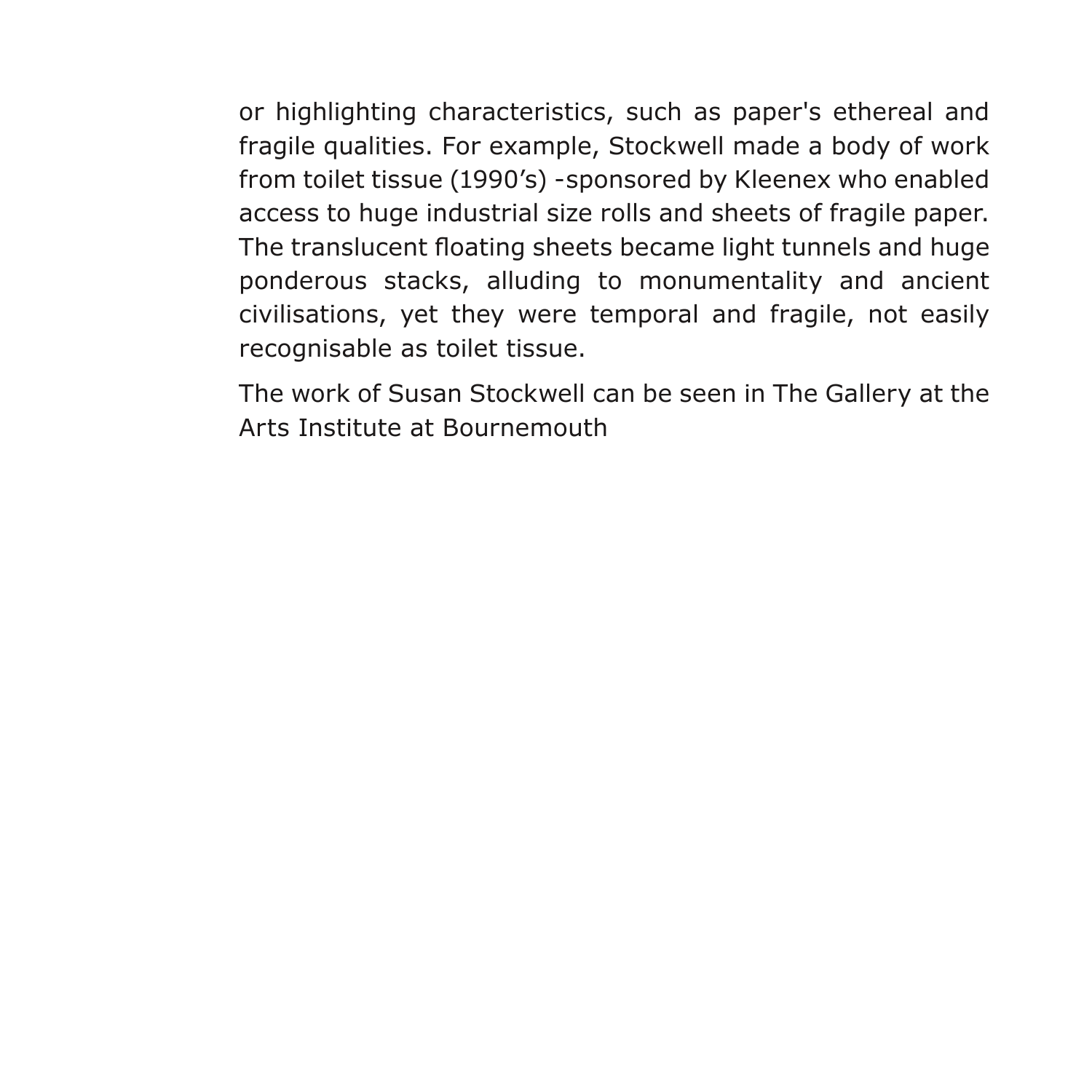#### **Text and Work — Susan Stockwell**

Susan Stockwell's rapport with papers (the plurality is self-evident) comes not so much from their being pristine supports for print or graphic line but rather from their many incarnations as ready-made signifiers. She both explores and exploits paper's qualities of daily familiarity, weight, texture and ability to dissemble – to appear to be what it is not. Instead of conventional sheets of, say, cartridge or handmade paper, she uses pages from books, old prints, maps, dressmaking pattern papers, tea bags, coffee filter papers, waxed portion cups, toilet tissue, and she uses other materials such as rubber or wool to make objects we usually think of as fabricated from paper.

During the mid 1990s Stockwell had access to the factory floor at Kimberly Clarke, manufacturers of many kinds of paper but most especially toilet tissue. Taking her cues from both the floating, translucent sheets of uncut rolls and the ponderous weight of compressed off-cuts prepared for re-cycling, Stockwell made work which simultaneously celebrated and belied the qualities of a material which probably did not exist in this particular form a century ago. The paper was compressed into huge stacks, yet while the lower part of these giant columns became almost rock-like through the sheer weight of the paper piled above, the upper reaches retained a fly away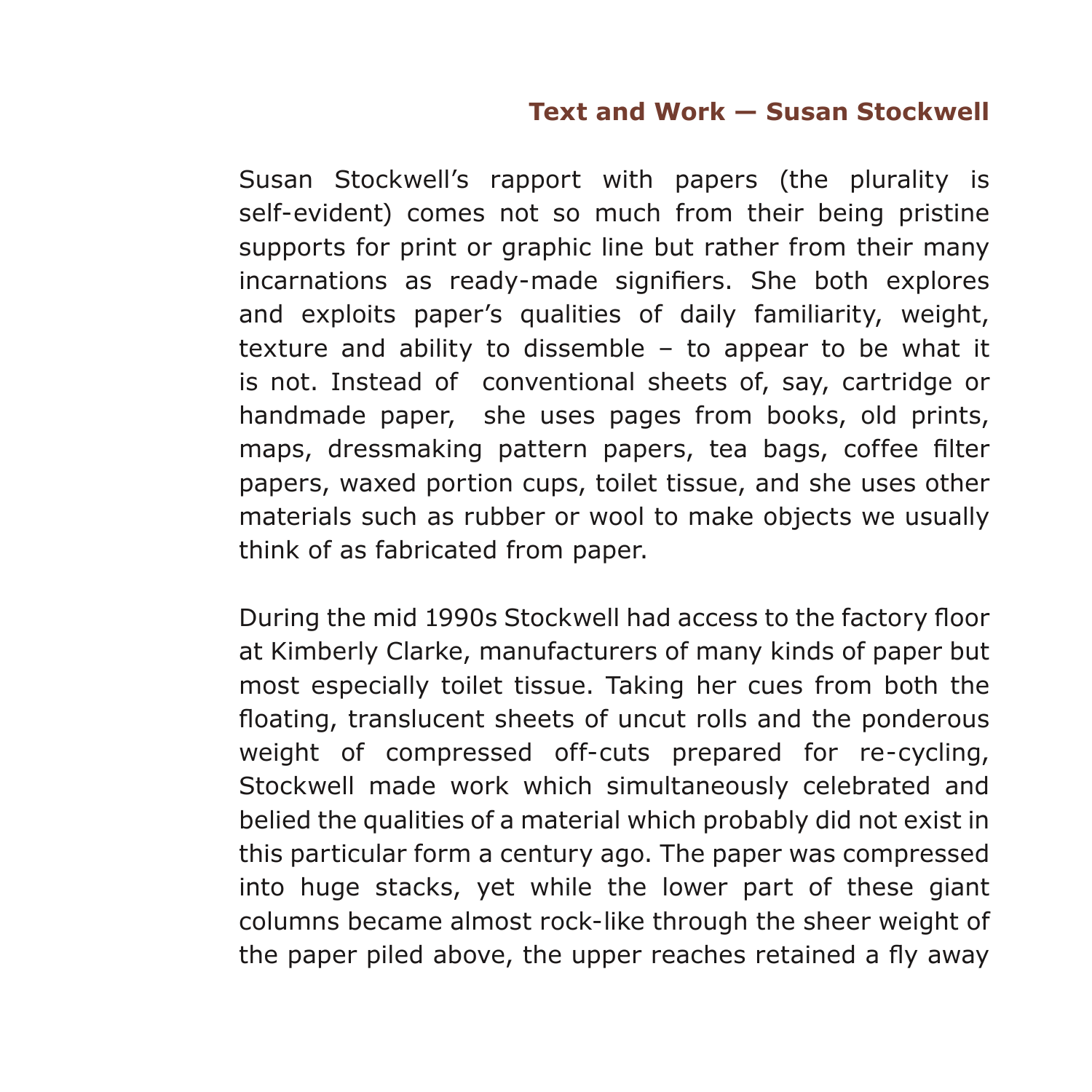quality that a slight breeze might lift. In seamless yet layered works Stockwell suggested both the enduring and mortal qualities of civilisations. With characteristic modesty and in the true spirit of the environmentalist she also constructed these works to be recyclable!

A significant extension of this interest in domestic papers their ephemeral, archaeological and sculptural qualities, as well as that of being taken for granted (what, for example, could be more humble that a sheet of toilet tissue!?) - is an interest in maps and dressmaking. Maps are essentially flat paper works, as are pattern-papers - which through the dressmaker's hand provide a wonderfully sculptural project in dress itself. The patterns are a way of mapping the body, and could be read as dictating, or at very least suggesting, the ideal form which we should take.

In some works, using dressmaking pattern-papers as support, ideas conflate around control of self-image and control of territory, populations and resources. Stockwell engages the notion that instructions on dressmaking papers, such as 'shorten or lengthen here' or threading guides in the form of dotted lines and curved arrows, have curious analogies in cartography where the map maker could create an image of the world that was to his (or more usually his sovereign's) advantage and rarely a totally objective truth.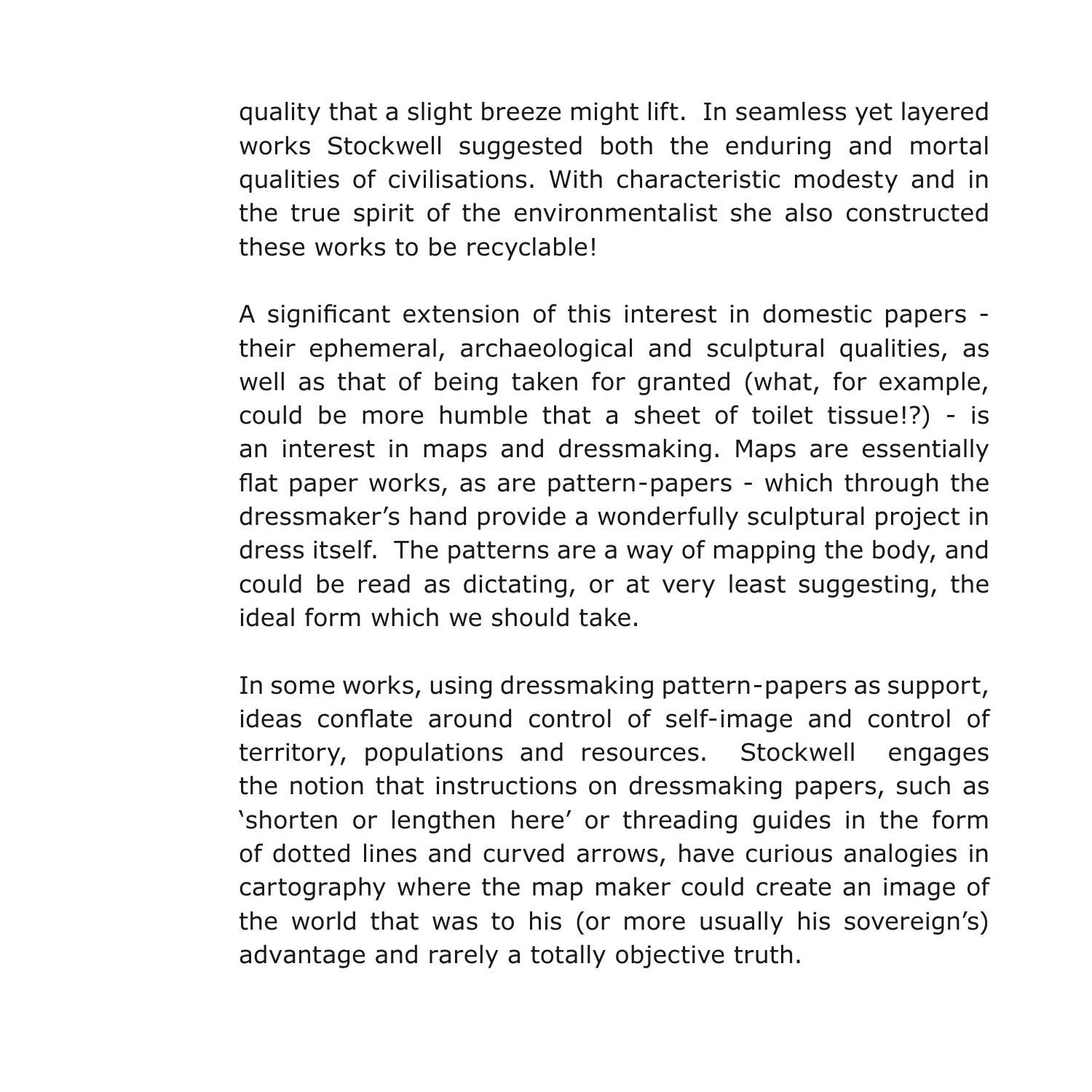The introduction of dressmaking papers into her work developed out of other map- making pieces. Brought up in Manchester during the 1960s and '70s Stockwell became aware that the granting of independence to so many colonies in Africa, Asia and the Caribbean and other economic, technological and social factors were profoundly affecting Britain's manufacturing and production bases. In the 1990s she was making work that reflected these changes, but which also reflect the country's reliance on both luxury (or at least formerly luxury) and industrial goods, like tea, coffee, paper, cotton and rubber. Vividly symbolic 'maps' of Britain, South America and Africa are literally 'stitched up' commodities – constructed as they are from tea bags, coffee filter papers and rubber tyre inner tubes. A further take on this idea is Mad Cow Country – a map of the British Isles fashioned like a child's soft toy out of black and white Friesian cow-patterned fake fur, a hilarious comment on the mess we have got into through dubious agricultural practices.

Taking the engagement with mapping further, Stockwell became interested in architectural plans and blueprints, themselves species of maps which also, albeit in a slightly different way, control and direct society. Even the ground plan of a single room inevitably exercises an influence, however discreet, on those who inhabit that room. Furthermore, such a ground plan relates to, and is dependent upon, that of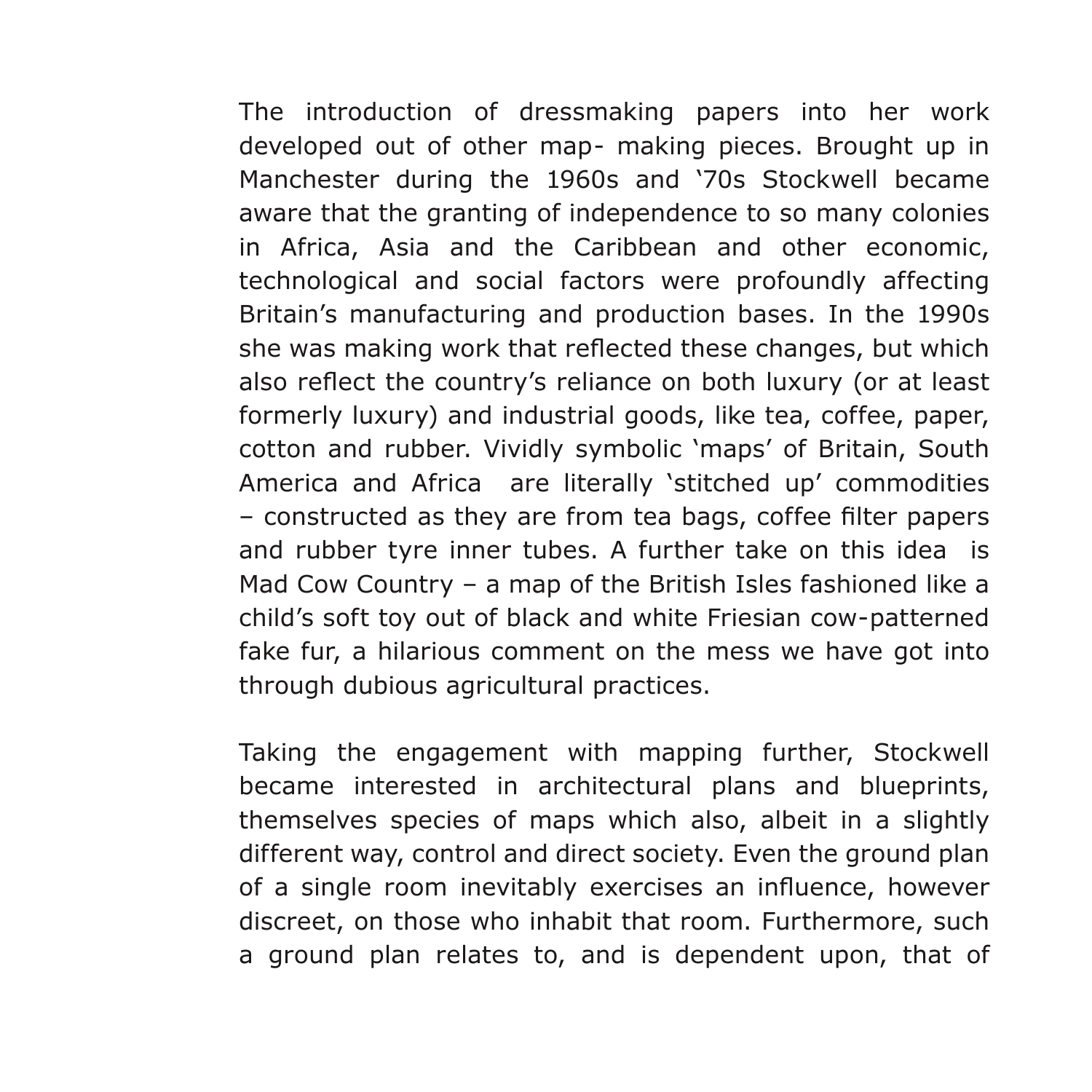surrounding spaces, both internal and external, material and intellectual. In turn such spaces relate to the physical plan of the city, or the landscape, in which the building is situated, but also to the layered history of such cities or landscapes.

Until 1837 Bournemouth did not exist but a pretty location on the South Coast was seen by a local entrepreneur as being a perfect site for a seaside resort - a fashionable development in the early  $19<sup>th</sup>$  century. Once a handful of villas were built, it grew rapidly, attracting in turn post-office, stage-coach stop, church and gradually all the appurtenances of a modern town. Until very recently tourism provided its principal income, but this is gradually being overtaken by service industries, particularly to do with finance, insurance, and housing. Nevertheless the University, despite its youth, is a seat of learning and Dorset itself is famous for its 'Jurassic Coast', now a world heritage site for the study and enjoyment of our geological past.

Implicit in the work seen here is an awareness of this very young, technologically contemporary site, of its new structure, but also its connections with history, rich and many-layered (however fragile or opaque), out of which the local communities have grown.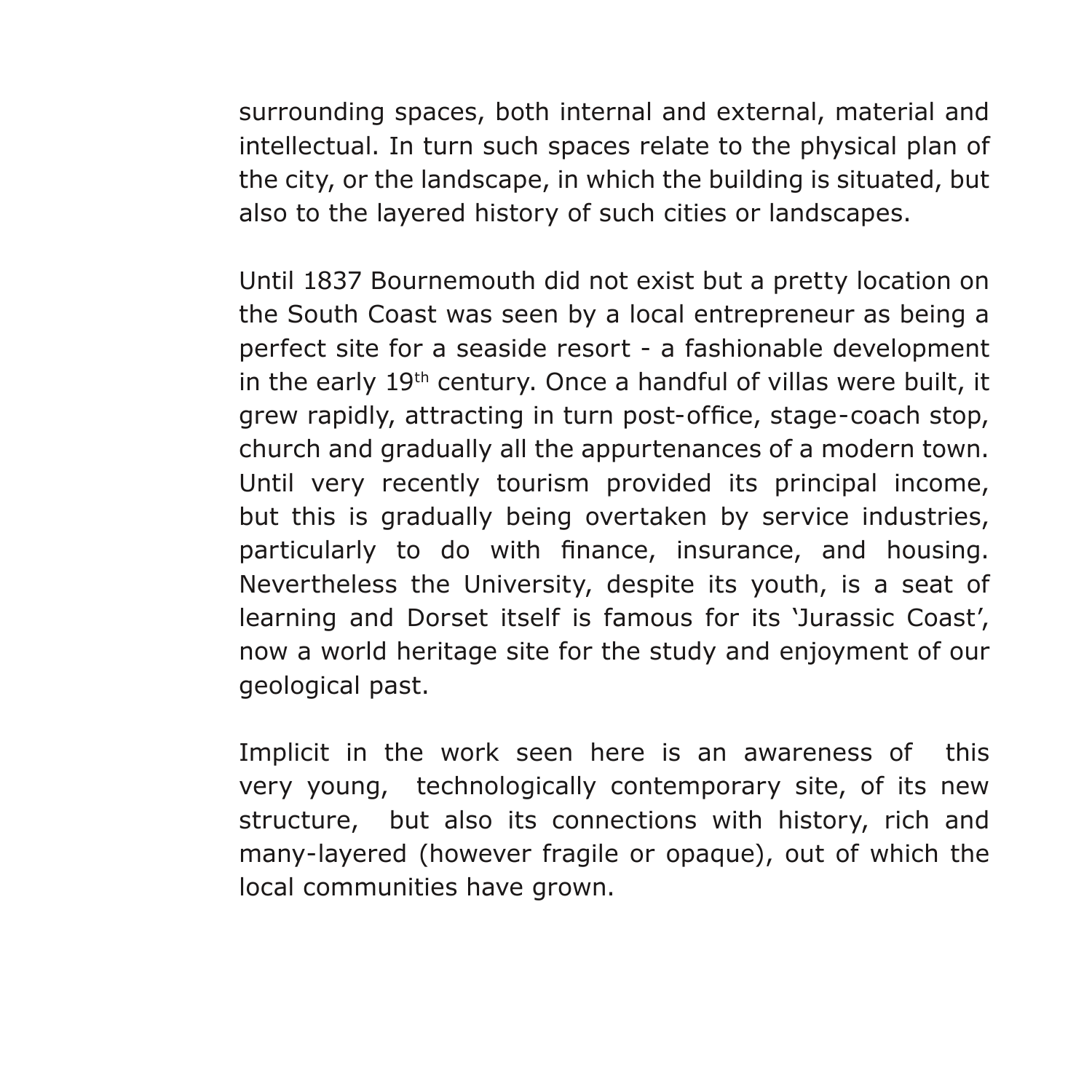Definitions of history and territory have also been explored by the artist in other ways. In 2002 she 'took a line for a walk' in a London borough, drawing a continuous line in white paint around the parish boundary and in 2003 she made a work at Bryanston where an amphitheatre, built in the 1930s by pupils of the school, is based on that of Pompeii. An electronic device eerily set up the sound of applause when anyone entered the amphitheatre and ghostly street patterns taken from a map of the city were etched by Stockwell into the moss over the stage, thus creating a strikingly atmospheric reminder of classical history and inspiration.

> Rosemary Miles Curator, Contemporary Team Word & Image Department Victoria & Albert Museum, London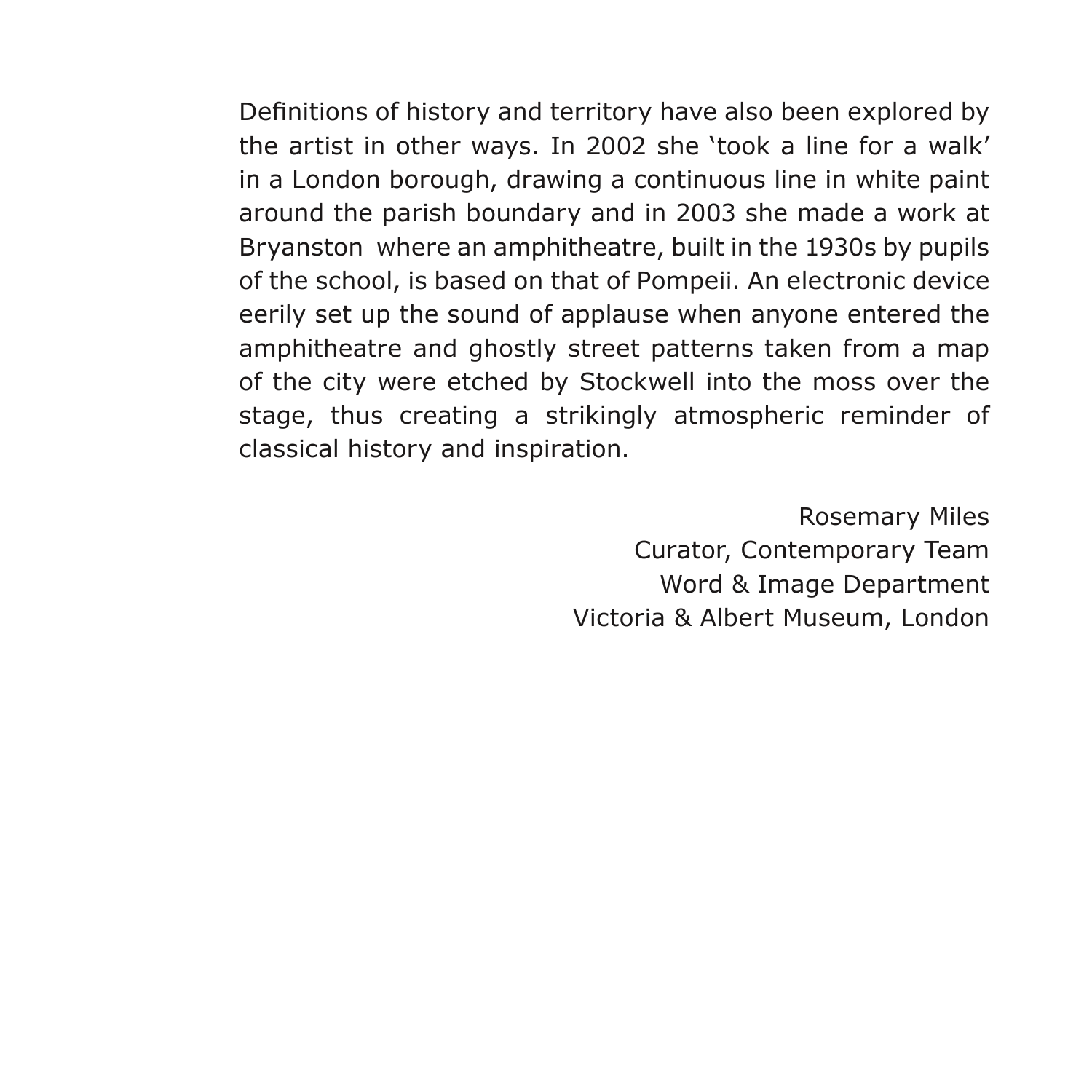### **Taking a line for a walk**

Experimental Film - 12 minutes Susan Stockwell, London July 2002 Collaboration – Susan Stockwell and Polly Nash

This film is a documentation of a part of the project TAKING A LINE FOR A WALK: Mapping Stockwell, which took place in July 2002 during the Stockwell Festival. The aim of the film was to draw a line around the boundary of Stockwell in London, thus defining, marking and mapping the area.

The idea was to make a line drawing on the pavements and roads which literally was a line being taken for a walk. The drawing like many artists drawings was done with a process of mark making. A series of marks and lines drawn on a surface but instead of that surface being paper or canvas it was the streets of Stockwell. The line formed a loop around Stockwell ending where it had begun. It was 1.7 miles long, drawn with temporary water soluble paint and existed for about 1 week.

The project TAKING A LINE FOR A WALK: Mapping Stockwell, also included working with children in Stockwell Park School. The children made drawings and sculptures from the subject of mapping.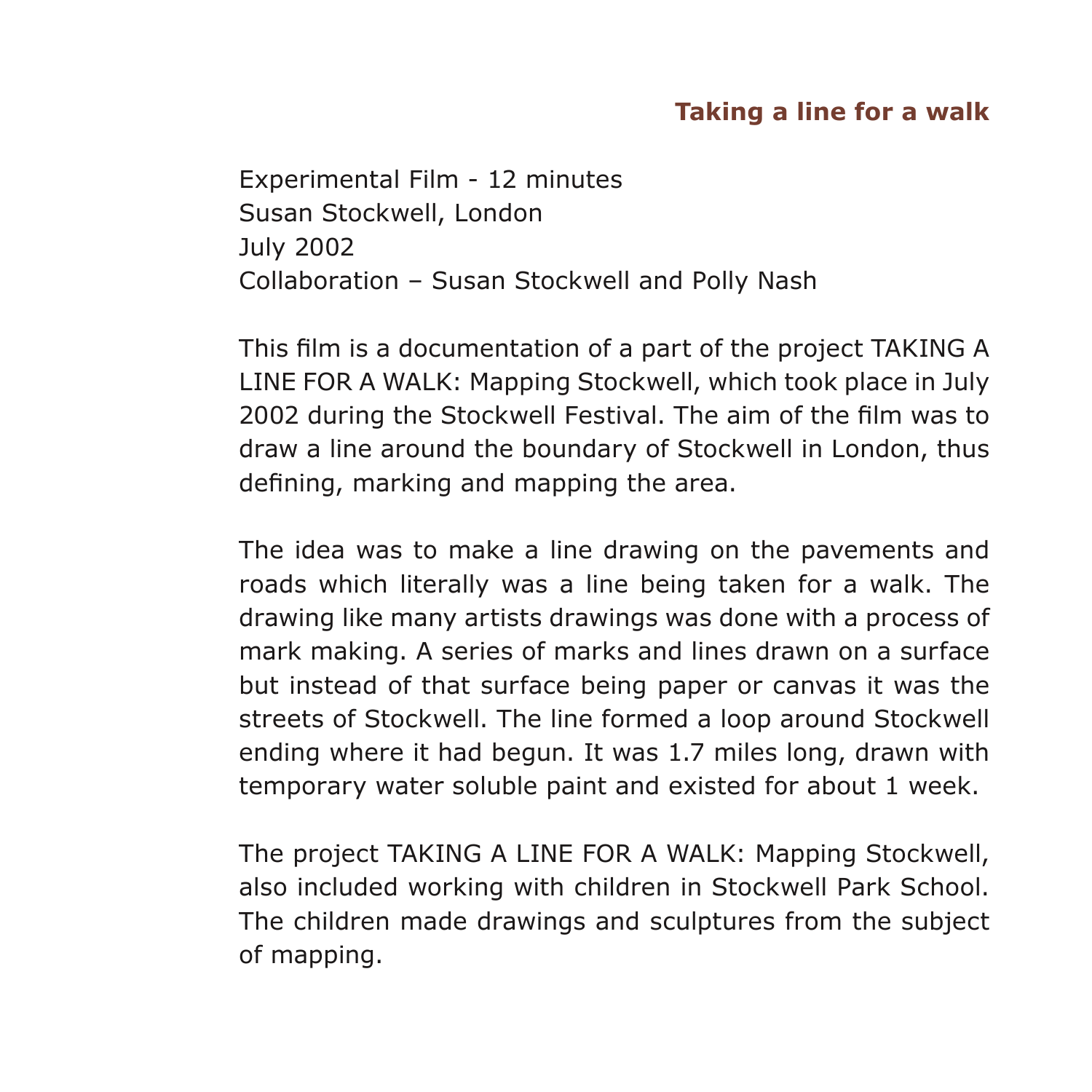## **Line Drawing**

Experimental Film - 3 minutes Susan Stockwell, London July 2002 Collaboration – Susan Stockwell and Polly Nash

Line Drawing, examines the line which is being drawn in Taking a line for a Walk. Concentrating on the essence of the line, the variety of mark, speed, character, rhythm and surface in the drawing. Creating a mesmeric journey this work is 'in progress'.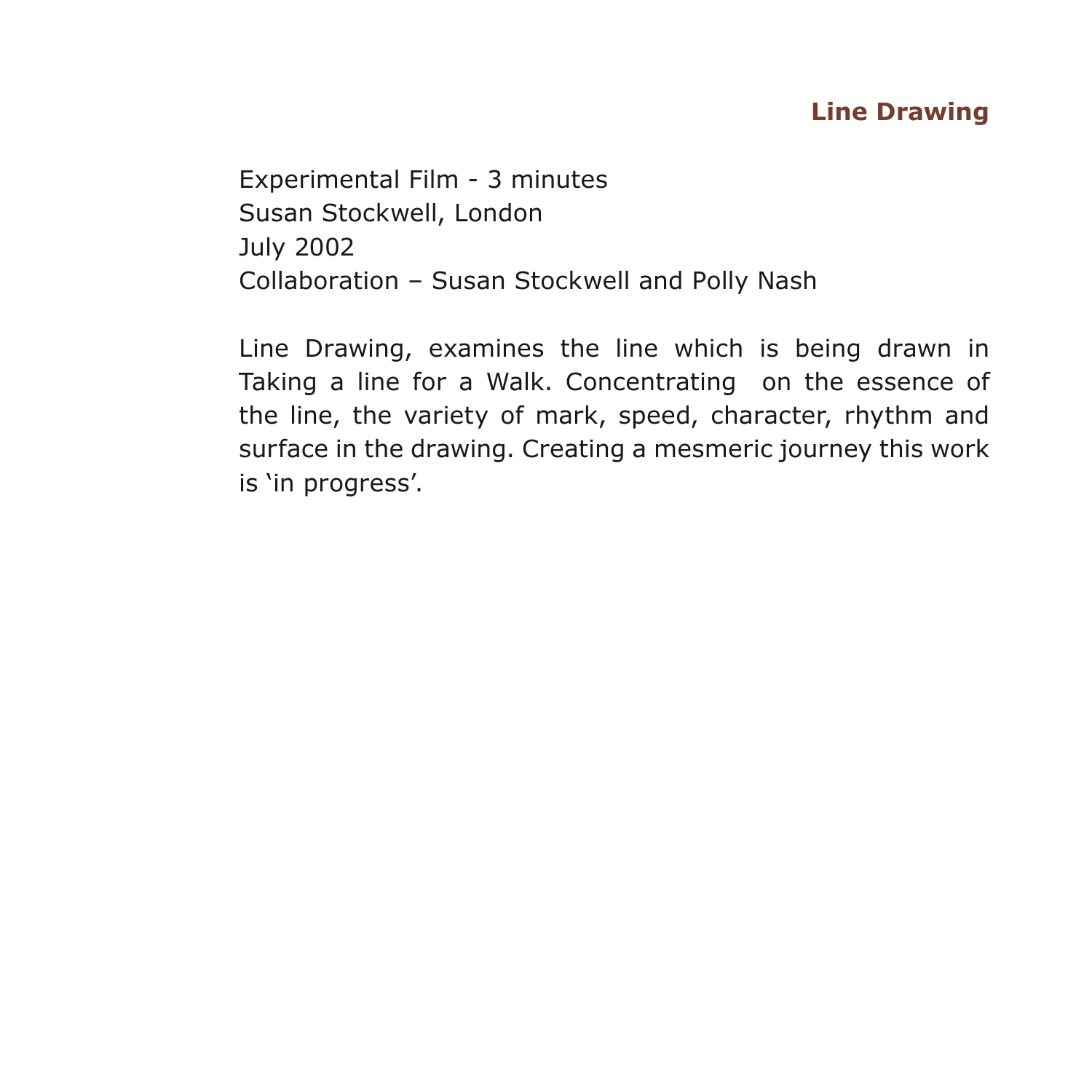#### ACKNOWLEDGEMENTS

© The copyright of the text (essay) resides with text+work. Images copyright resides with the artist

Supported by The Surrey Institute of Art and Design University College, selected works courtesy of Studio Caparrelli.

Thanks go to Michael Roberts and Kerry Clark for their time and support and special thanks to Tim Lee & Mike Fitzgerald of Lee & Fitzgerald Architects, London for their support and access to material.